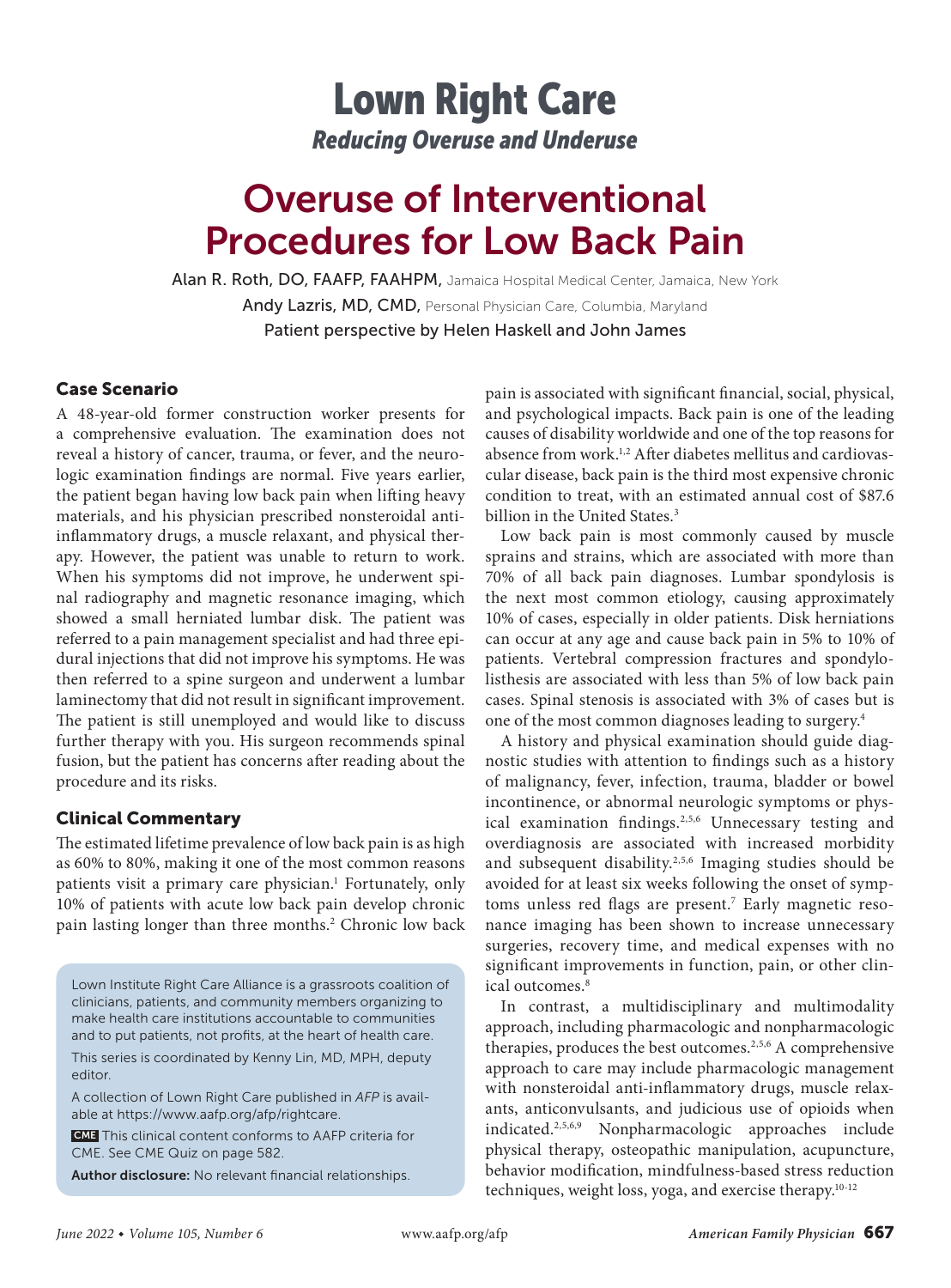## TAKE-HOME MESSAGES FOR RIGHT CARE

A methodical and comprehensive approach to the evaluation of back pain reduces inappropriate early imaging (< 6 weeks since pain onset).

A conservative and integrative approach to treatment that avoids most interventional procedures is often appropriate.

Interventional procedures and back surgery have limited effectiveness for back pain and should be avoided, except when there is a concern for loss of neurologic function.

Patients with failed back surgery syndrome should undergo spinal fusion procedures only when there are no other options to preserve neurologic function.

> When pain persists despite pharmacologic and noninvasive nonpharmacologic methods, the next modality is epidural injections.5,6 The evidence for using epidural injections to treat low back pain is weak, with only one-third of patients experiencing any significant improve-

ment and even less benefit in patients who have had back surgery or previous injections.13,14 The long-term benefits of injection therapy for improving pain and mobility are even more limited, and repeat injections are almost never beneficial.13,14

Surgical options should rarely be considered in the management of acute or chronic low back pain. Emergent indications for surgery include infection, malignancy, unstable vertebral fractures, or progressive neurologic symptoms suggestive of spinal cord impingement. Otherwise, surgery should be considered a last resort when symptoms have persisted for a year or more.<sup>14</sup>

Surgery for low back pain is one of the most overused procedures in the United States, with more than 1.2 million back surgeries performed every year.3,6 *Table 1* lists surgical options and indications from the National Institute of Neurological Disorders and Stroke, which cautions that there is little evidence to determine which procedures are superior for specific indications.15

The fastest-growing intervention for back pain is spinal fusion, with a cost of \$60,000 to \$110,000 per procedure.16 It has been estimated that only 33% of patients have satisfactory improvement after any back surgery, with 33% showing no improvement and 33% feeling worse.<sup>15-18</sup> More than 50% of patients who underwent spinal fusion had no improvement or felt worse after surgery. Spinal fusions cost the U.S. health care system more than \$16 billion annually.19 Subsequent spinal surgeries are rarely associated with improvement in pain, function, or ability to return to work.19

Failed back surgery syndrome, also known as postsurgical spine syndrome, is a clinical syndrome associated with persistent symptoms of lower back pain, radicular pain, or weakness after a surgical procedure.<sup>20,21</sup> The incidence of this syndrome is drastically increasing, and it is now one of the most common etiologies of chronic pain.20-22 The condition is also associated with significant functional disability and has a significant psychosocial and financial impact.23 Although complications from surgery

#### TABLE 1

#### Surgical Procedures for Back Pain

| <b>Procedure</b>                                              | <b>Indications</b>                                                                                                                       |
|---------------------------------------------------------------|------------------------------------------------------------------------------------------------------------------------------------------|
| Artificial disk replacement<br>(alternative to spinal fusion) | Removal of the affected disk and<br>replacement with a synthetic disk that<br>helps restore height and movement<br>between the vertebrae |
| Diskectomy                                                    | Treatment of herniated disks                                                                                                             |
| Foraminotomy                                                  | Enlargement of nerve root openings<br>secondary to bone or disk compression                                                              |
| Implantable spinal cord<br>stimulators                        | Blockage of pain signals to the brain                                                                                                    |
| Nucleoplasty (i.e., plasma<br>disk decompression)             | Laser surgery using radiofrequency to<br>treat mildly herniated disks                                                                    |
| Spinal fusion                                                 | Removal of the vertebral disk with<br>fusion of the adjacent vertebrae using<br>bone grafts or metal and screws                          |
| Spinal laminectomy or<br>spinal decompression                 | Treatment of spinal stenosis or herni-<br>ated disks                                                                                     |
| Vertebroplasty and<br>kyphoplasty                             | Treatment of vertebral compression<br>fractures                                                                                          |
| Information from reference 15.                                |                                                                                                                                          |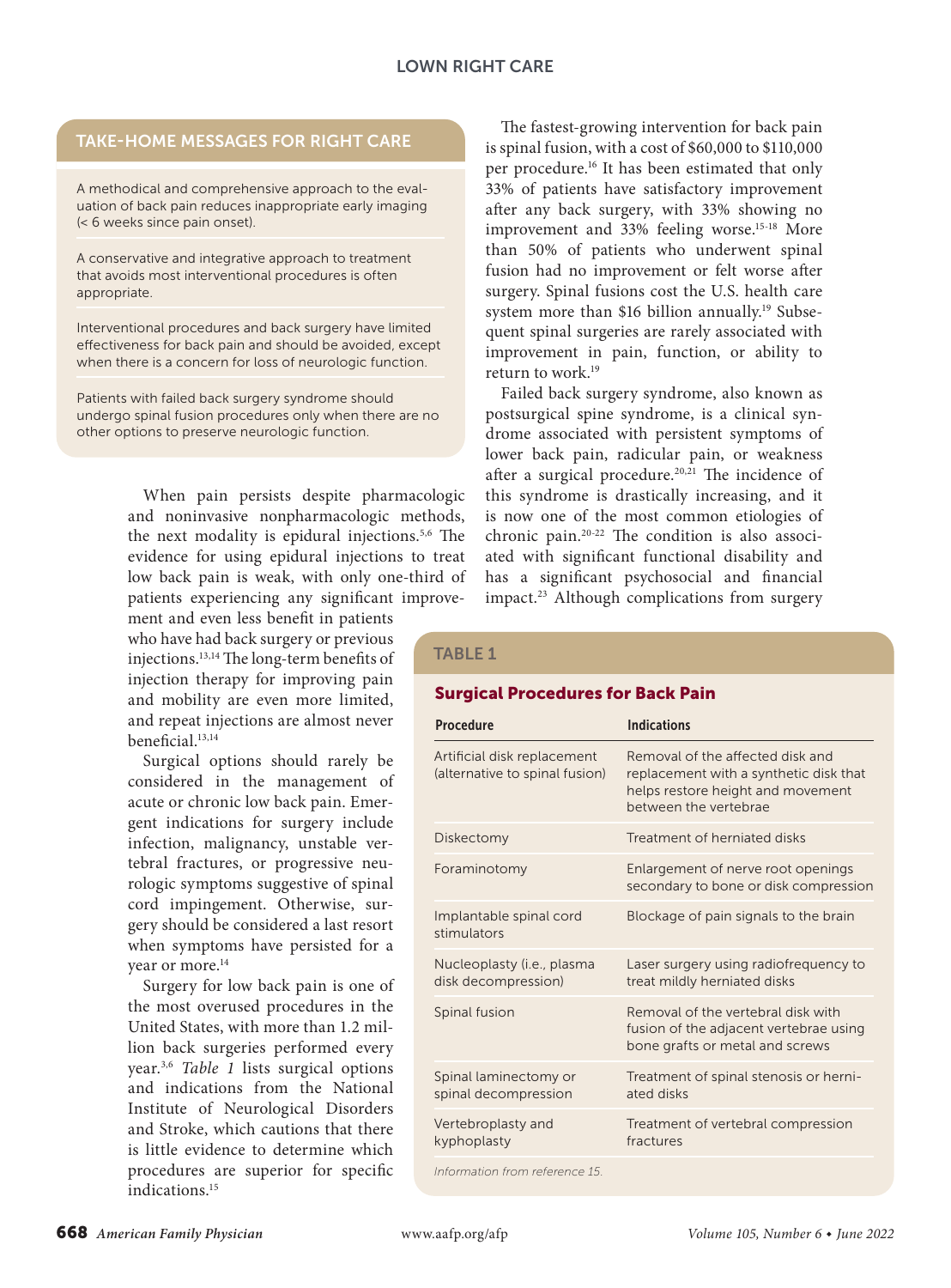(e.g., infection, pain, bleeding, neurologic complications) are uncommon, surgery has not been shown to significantly decrease pain in most patients or increase functional ability, return to work, or patient satisfaction.<sup>15,16</sup>

Management of failed back surgery syndrome may include physical therapy, medication, stress reduction, cognitive behavior therapy, acupuncture, exercise, or yoga.16 Patients with this syndrome have severe symptom burdens of neuropathic pain, muscular weakness, and deconditioning, resulting in poor quality of life and physical function.21-23 The cycle of pain and disability often continues, and patients seek further surgical procedures out of desperation.<sup>23</sup> These patients become candidates for more invasive spinal fusion procedures with increased morbidity, functional decline, and disability.<sup>24</sup> The selection of appropriate patients for any back surgery is essential. Preoperative risk factors for poor outcomes after back surgery include longer duration of pain, smoking, obesity, diagnosed mental illness, and involvement in workers' compensation disputes or litigation.<sup>25</sup>

An umbrella review studied the effectiveness of the 10 most common elective orthopedic procedures, including lumbar spine decompression for spinal stenosis and lumbar spinal fusion for degenerative disk disease. The study concluded that there is no high-quality evidence that these procedures are more effective than nonoperative alternatives in improving pain intensity, physical function, disability status, or quality of life.<sup>26</sup> It is essential that primary care physicians use a common sense, multimodal approach for the evaluation and treatment of low back pain that avoids interventional procedures, except in rare cases.

### Patient Perspective

*Your patient partners are hopelessly divided on the issue of back surgery. One of us recently had a laminectomy and is hopeful that it will benefit him over the long term. He has seen deterioration in family members that he believes could have been prevented by judicious surgical intervention, and he has friends who tell him that back surgery has given them back their quality of life. However, the other of us has seen lives wrecked by surgeries that escalated symptoms from merely painful to excruciating and debilitating. Although she fervently hopes her colleague is the exception, she cannot recall knowing a back surgery patient who reported a happy long-term outcome.*

*Where our opinions converge is around the concept of shared decision-making. Patients considering back surgery may be desperate for relief, but they do not usually believe they are rolling the dice. People bombarded with constant advertising, as most of us are, may be disposed to assume that medicine has a solution for everything. Patients may find it hard to believe that an intervention would even be offered if it had not been shown to confer a clear benefit. This belief may be buoyed by a surgeon who believes innately in the value of the elective procedure. In this context, it can be challenging for a discussion between surgeon and patient to overcome the optimistic assumptions brought to the table.*

*In the fast-paced environment of elective surgery, what passes for shared decision-making does not necessarily consist of a conversation between patient and surgeon. An example is the informed consent process one of us recently experienced. A printed compilation of 13 types of spinal surgeries with 10 possible bad outcomes was presented to the patient less than one hour before surgery. However, since the outcomes were not linked with specific procedures, this information was of no value.*

*Long before patients are prepared for surgery, the family physician, as a trusted independent voice, can provide the background patients need. Their conversations may involve using more balanced decision aids to help prepare patients to engage effectively in shared decision-making. The family physician can discuss the value of nonsurgical, nonpharmacologic options such as exercise as a first option, red flags that guide patient selection for surgery, the difficulty of pinpointing the causes of back pain, the known effectiveness of different back surgeries, and the risk of harm from failed back surgery. If patients decide to proceed with surgery, the family physician can assist them in choosing the best surgeon for their procedures.*

## Resolution of the Case

The patient presents for follow-up after seeing a spine specialist who recommended spinal fusion surgery. You have a patient-centered shared decision-making discussion with the patient. You present the clinical evidence, which suggests that spinal fusion is unlikely to improve the patient's chronic pain and has significant risks of worsening pain or decreased function.<sup>26</sup> Because the patient does not have significant neurologic impairment, further surgery is not indicated. The patient is thankful for your detailed explanation